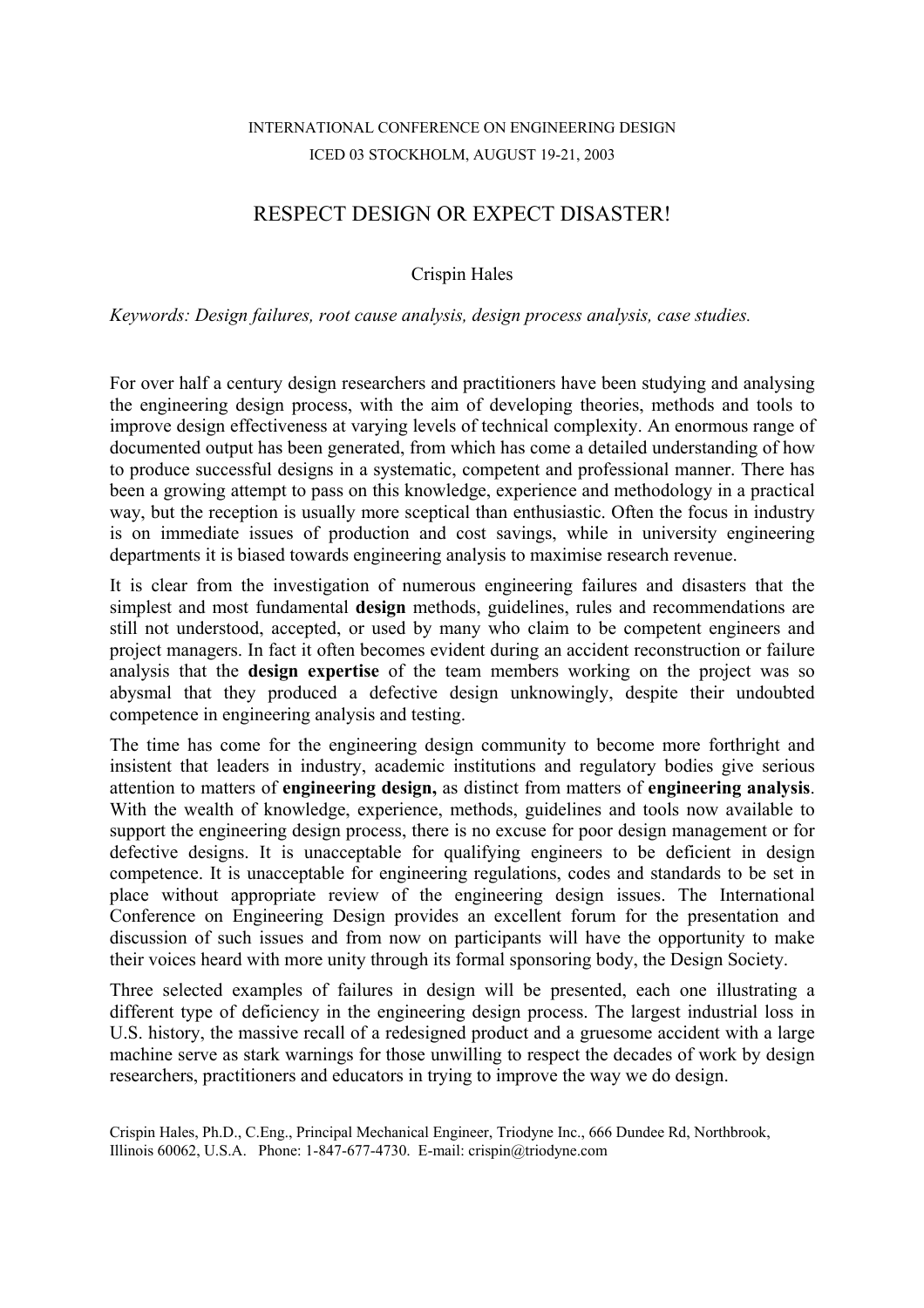### ENGINEERING DESIGN – THEORY AND PRACTICE

#### Billy Fredriksson

Modern high-technology products are characterized by an ever-increasing number of functions, built-in knowledge and heightened performance, brought about by the close integration of mechanics, electronics, computers and software. This places new demands (both technological and managerial) on the product development or systems engineering. The development and manufacture of advanced products require very heavy investments. A large portion of the total life cycle cost and value is already defined and committed in the design process.

The engineering design part of product realization is fundamental and a very important capability for industry and its competitiveness. The paper discusses engineering design both from a scientific and a practical perspective. It is divided into three parts.

Firstly, the importance of building scientifically based theories, methods and tools for engineering design is discussed. It is discussed in comparision to natural sciences (like physics and mechanics) and to art (like music and painting). The question is asked-What is engineering design?

Secondly the application of different engineering design and product development methods and tools are exemplified. Cases are from aircraft engineering design and management including systems integration and involving subsystem suppliers in the virtual enterprise.

The industrial base and its global competitiveness is of course a strategic asset and very important for the welfare and growth in any country. Thirdly, therefore the importance of developing and maintaining a sustainable leading competence and capacity for engineering design is discussed.

Six years ago the Swedish Foundation for Strategic Research, SSF took the initiative to start the graduate research school ENDREA (Engineering Design Research and Education Agenda). One year later the graduate research school in manufacturing, PROPER, was started. These two initiatives have now developed national networks in engineering design and manufacturing and a relatively large number of Phds have been examined and research in many areas have been performed. Now, as the next step, the SSF has decided to invest into the ProViking program of research in product realization (including product development and manufacturing). The ProViking program includes also a national graduate research school making it possible to maintain and further develop the national networks of cooperation in education and research. With these programs as a background the paper discusses different aspects and mechanisms for developing efficient cooperation between academy and industry. How to build-in the right driving forces and incentives for both industry and academy is also discussed. The importance of developing a good cooperative environment between academy and industry for education, research and industrial applications in engineering design is exemplified.

Dr. Billy Fredriksson, Senior Vice President, Corporate Technology, Saab AB, S-581 88 Linköping, Sweden. Phone: +46 13 18 13 88. E-mail: billy.fredriksson@saab.se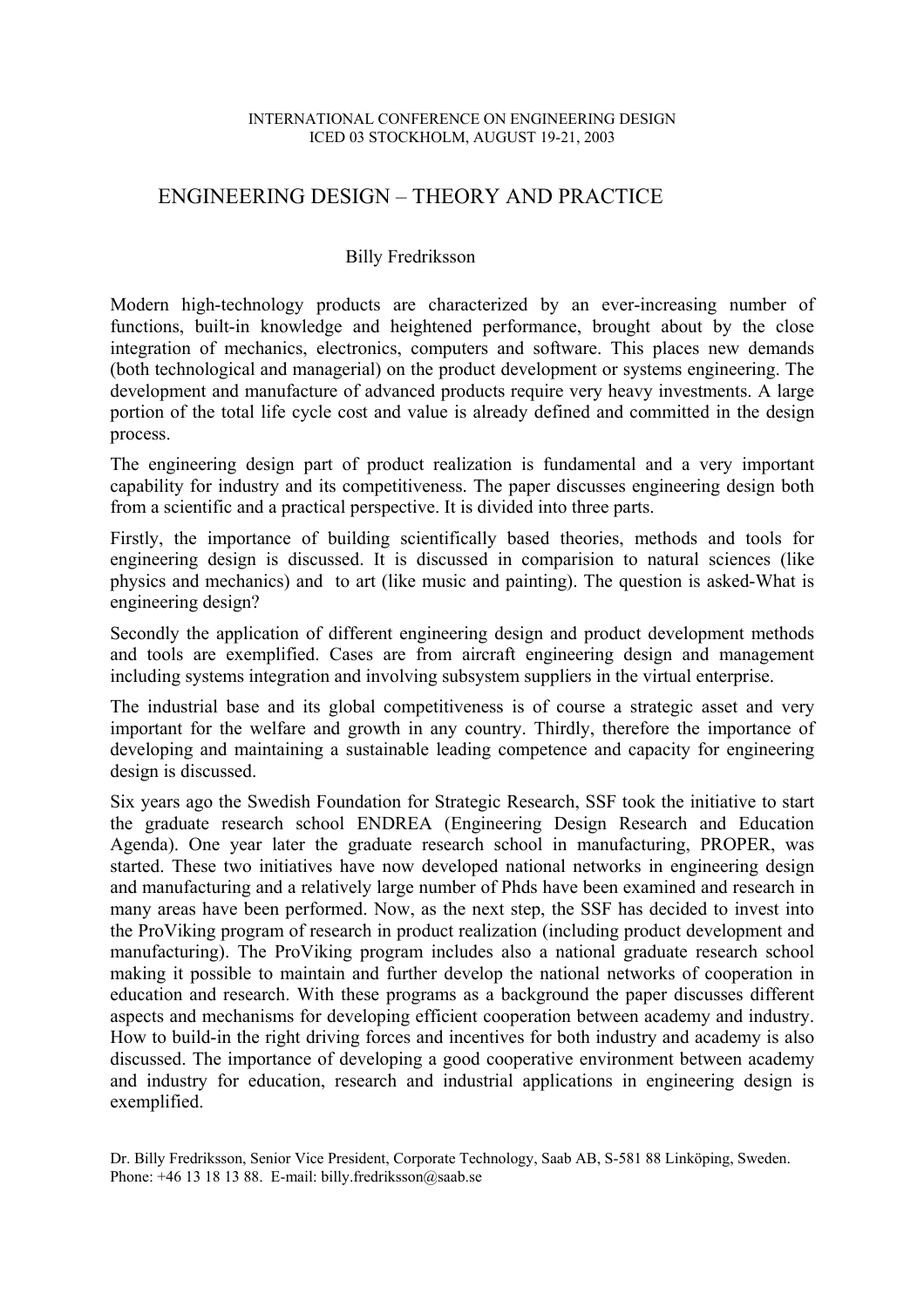## WHAT IS THIS THING CALLED DESIGN RESEARCH?

#### Lucienne Blessing

The importance of engineering design as an industrial activity and the increasingly complex and dynamic context in which it takes place, has led to the wish to improve engineering design. Although people have designed for centuries – and no doubt attempted to improve the process -, it did not become a research topic until well into the second half of the 20<sup>th</sup> century. Still, despite 30 years of design research, the field is not always considered to be a scientific discipline. A lack of clarity exists about what constitutes design research and how to go about it. The aim of the presentation is to shed some light onto "this thing called design research", to draw boundaries and encourage discussion.

## 1 Design research

Design is a complex activity, involving artefacts, people, tools, processes, organisations and the micro- and macro-economic environment (market, legislation, society) in which it takes place. Design research aims at increasing our understanding of the phenomena of design in all its complexity and at the development and validation of knowledge, methods and tools to improve the observed situation in design. It is this integration of "generating knowledge about design and for design", that is "instrumental to the development of engineering design".[1]

Engineering design research has experienced an exponential growth. The downside is that:

- Many strands of research have emerged, that are neither established nor clearly defined;
- It is no longer possible to obtain an overview of the results;
- Referencing islands are common: groups of researchers refer to each other's work, only by coincidence becoming aware of the work on other islands.
- No agreed terminology exists: even for basic terms such as 'function' and 'design';
- Little verification and validation of findings takes place;
- All address something different: few attempts exist to bring results together;
- All do something different: no established research methods and methodology exist.

## 2 Main issues

Three related issues need addressing:

- The lack of overview of past and present research activities,
- The lack of use of results in practice,
- The lack of scientific rigour.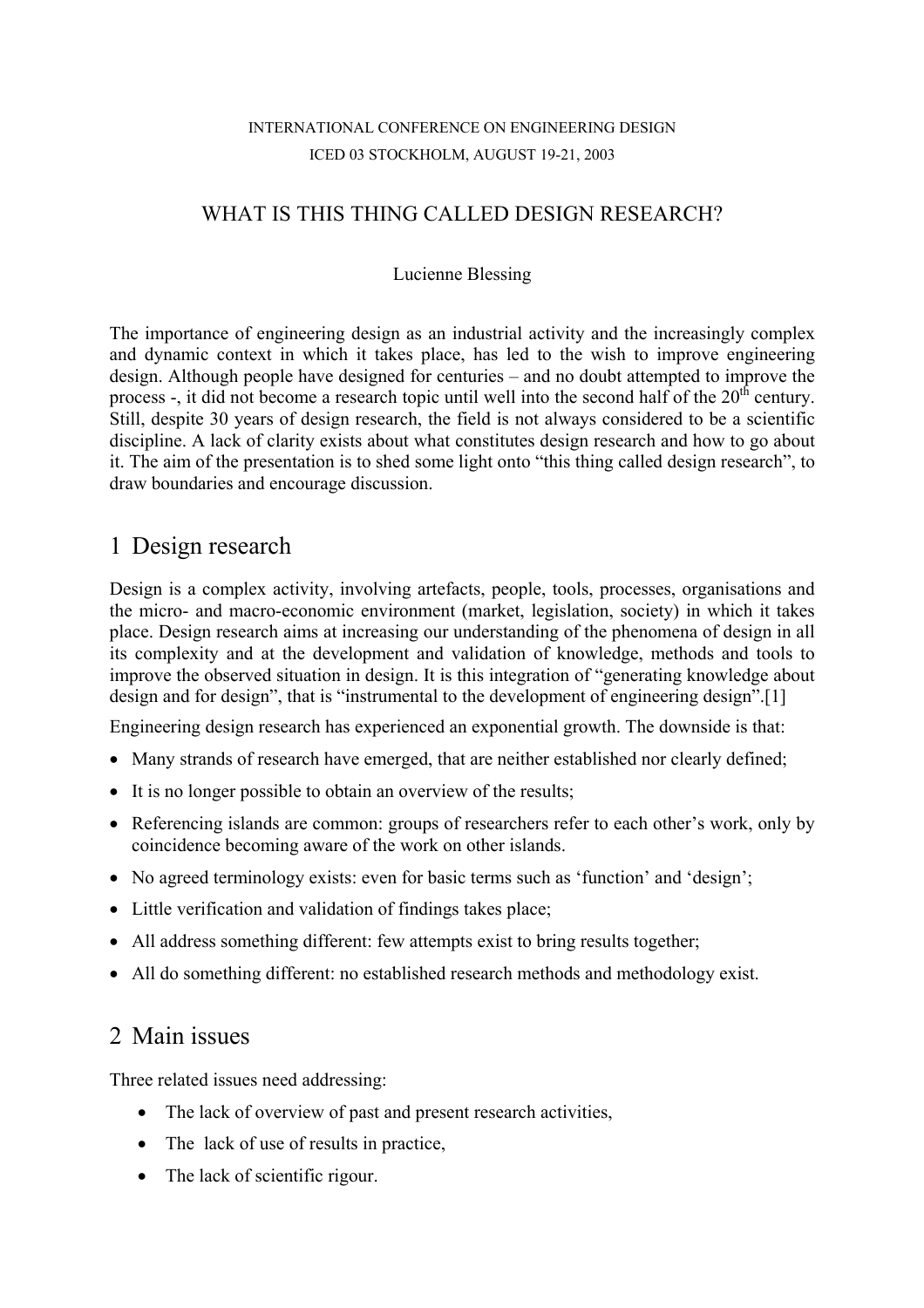Design research shows a large diversity of research topics and methods. Although "variety has the potential of delivering value […] there is a risk that research may end up in a set of unconnected streams and in a sort of methodological anarchy where anyone can come along and claim the scientific validity of his work" [2]. This is what happened in design research. To develop comprehensive models and theories, the results have to be brought together.

If the aim of design research is to improve design, and if this research is to be successful, research should have some effect in practice. Important issues are: the development of guidelines, methods and tools on a solid understanding of designing; a proper validation of the developed support; and addressing the implementation of this support.

A lack of scientific rigour can be observed. Design research must be scientific in order for the results to have validity in some generic, practical sense. For this, design research has to develop and validate knowledge systematically. This requires a research methodology.

Design research, as defined here, not only involves the formulation and validation of theories about the phenomenon of design. It also aims at improving the observed phenomenon. That is, design research involves design, namely the creation and evaluation of a desired situation and of the means to realise this, which cannot be derived directly from an understanding of the present situation. These activities should be made explicit in a research methodology [3].

# 3 Conclusions

Design research has passed through three overlapping phases: Experiential, Intellectual, and Experimental [4], but a theoretical framework has been largely missing. Together with a fast growing number of researchers, this has led to increasing concerns about the efficiency and effectiveness of design research. In the near future we have to focus on the improvement of our research: an established methodology is one of the main requirements. A methodology that covers both the study of the phenomenon of design as well as the development of design support. Only then, we might enter the next phase in design research: the theoretical phase.

### **References**

 [1] Horváth, I. 2001, A Contemporary Survey of Scientific Research into Engineering Design, in Design research – Theories, methodologies and product modelling, Proceedings of ICED2001, Glasgow, p.13-20

 [2] Cantamessa, M., 2001, Design Research in Perspective – a meta-research on ICED97 and ICED99, in Design research – Theories, methodologies and product modelling, Proceedings of ICED2001, Glasgow, p.29-36

[3] Blessing, L.T.M. and Chakrabarti, A., 2002, DRM: a Design Research Methodology, CD-ROM Proceedings of The Sciences of Design, INSA Lyon, France

[4] Wallace K.M. and Blessing L.T.M., 2000, Observations on some German contributions to engineering design - in memory of Professor Wolfgang Beitz, Research in Engineering Design, Vol. 12, No.1, pp 2-7

Corresponding author: Prof. Dr.-Ing. Lucienne Blessing, Engineering Design and Methodology Faculty of Mechanical Engineering and Transport Systems, Berlin University of Technology 10623 Berlin , Germany Tel: +49-30-314-23341, Fax: +49-30-314-26481, E-mail: blessing@ktem.tu-berlin.de http://www.ktem.tu-berlin.de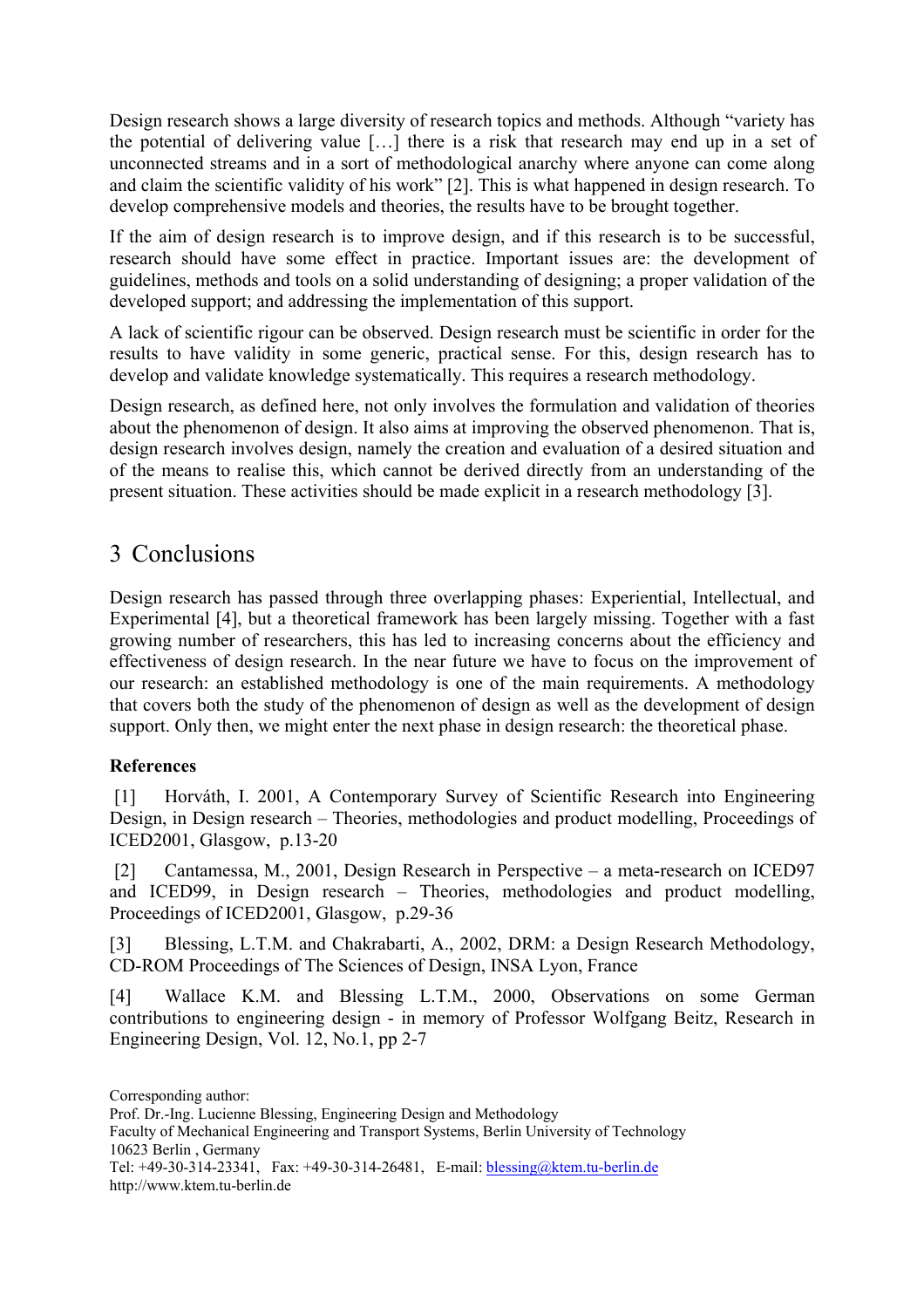### DRIVE-BY-WIRE BY SKF

#### Edward Holweg, Filippo Zingariello

#### *Keywords: Drive-by-Wire, FILO*

This paper describes in short the development of drive-by-wire technology by SKF for automotive applications, which include steer-by-wire, brake-by-wire and clutch- and gearshift-by-wire. These developments have been used for the Bertone-SKF FILO concept car, showing both the acquired design freedom and technical capabilities offered by drive-bywire technology.

## 1 Drive-by-Wire

Mechatronics is a major strategic focus within SKF. For both the automotive and off-road vehicle industries, drive-by-wire is now established as the technology to replace many of the traditional hydraulically and mechanically operated systems and will increasingly be introduced in the coming years.

By-wire systems are moving at an increasing pace from the development and engineering labs into mainstream production. SKF's technology and its manufacturing skills in high-precision, high-volume engineered units gives an ideal base from which to address the drive-by-wire technological developments.



Figure 1. An example of a drive-by-wire car.

The aerospace industry has employed fly-by-wire concepts successful for many years and the drive-by-wire system follows these principles closely. Essentially in by-wire systems an electronic system replaces the direct mechanical control of a machine. This means, for example, that the movements made by the driver with the steering wheel are not transmitted mechanically via the steering column, via the steering rack, to the front wheel as in conventional control. Instead, the driver's physical movement on the steering wheel is sensed and converted into a digital electronic signal that is transmitted to a Smart Electro-Mechanical Actuation Unit (SEMAU) that controls the steering angle of the wheels. The same principle can be applied to the braking and gearbox systems. By removing the direct mechanical link between the driver and the steer, brake and gearbox, the feedback to the driver is removed as well, e.g., the feedback from the tire/road friction. It is essential that the drive-by-wire systems provide the driver with the proper feedback for safe car handling.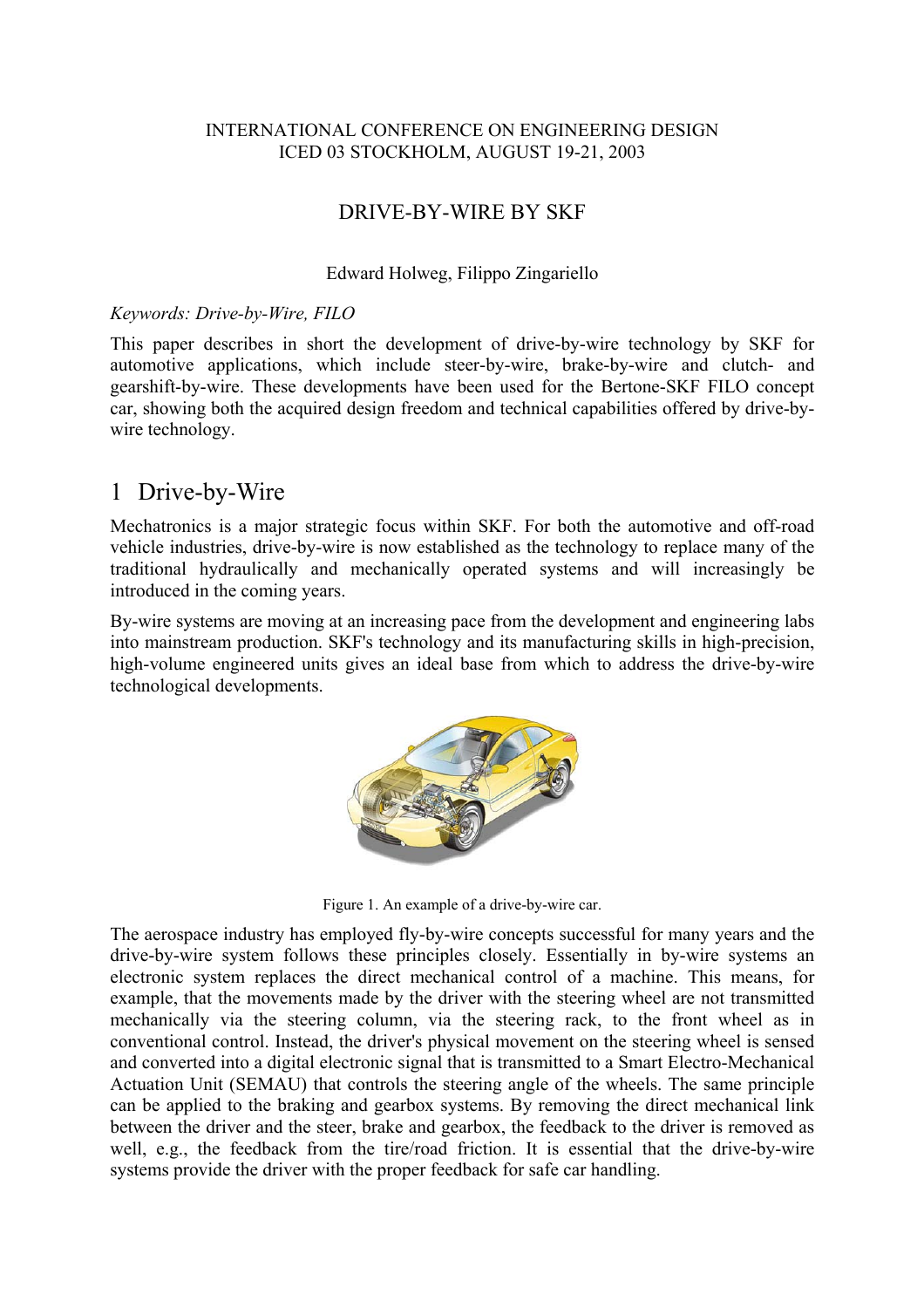# 2 The Bertone-SKF FILO concept car

The development work has been presented to the public with the unveiling of the Bertone-SKF FILO concept car at the 2001 Geneva Auto Show.

Mechatronics, the combination of mechanical devices under intelligent, electronic control, is at the heart of the FILO. It is these techniques that allow much of the interior redefinition, allowing for a reassessment of how a driver interacts with the vehicle and environment in which it is being driven.

Stile Bertone used the opportunity of the drive by wire technology offered to re-design the interior architecture of the automobile and to create a living space devoid of the traditional constraints imposed on position and freedom of movement.

The abolition of mechanical links for all these functions in favour of by-wire systems have created new space that allows for the complete re-design of the interior, fully exploiting the broad freedom that such systems can offer.



Figure 2. The FILO drive-by-wire concept car.

## 3 Conclusion

The developments on drive-by-wire technology are still ongoing. In 2002 the next concept car has been developed, the Bertone-SKF NOVANTA, making use of the third generation driveby-wire technology.

Another development by GM has been presented on the Paris Auto show; the GM AUTOnomy HyWire concept car. In short, this concept car is powered by a fuel cell, using hydrogen as fuel, producing electricity and water only. Traction is delivered by a central electric motor driving the front wheels. Braking and steering is performed by SKF drive-bywire systems.

Filippo Zingariello Drive-by-Wire Business Unit SKF Automotive Division SKF Industrie S.p.A. Via Pinerolo 42, 10060 Airasca, Torino, Italy Tel.: +39 011 9852 530 Email: Filippo.Zingariello@SKF.com URL: http://www.skf.com

Edward Holweg Automotive Development Centre SKF Automotive Division Kelvinbaan 16, P.O. Box 2350 3430 DT Nieuwegein, The Netherlands Tel.: +31 30 6075 882 Email: Edward.Holweg@SKF.com URL: http://www.skf.com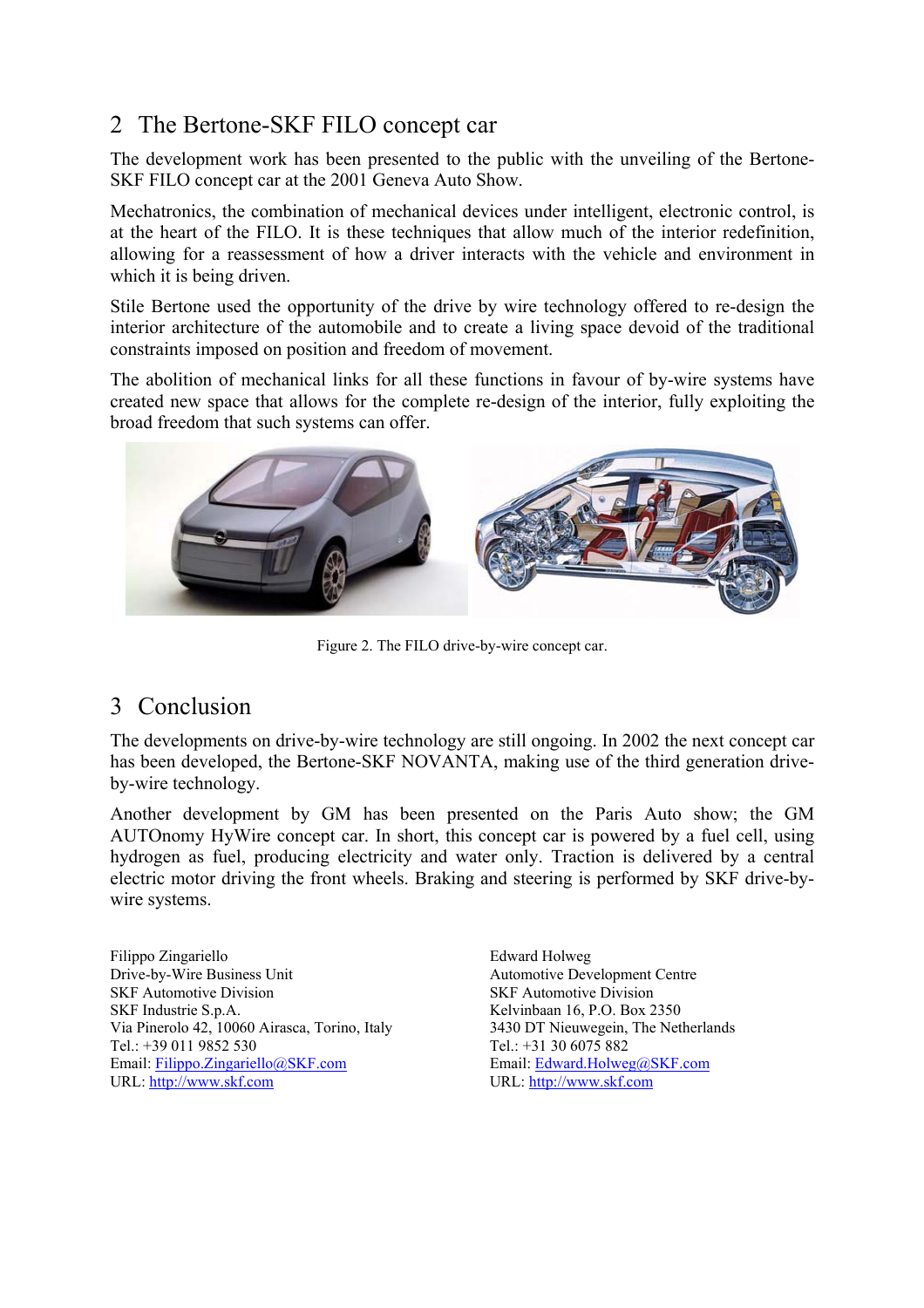## DEMANDS FOR SUSTAINABLE DEVELOPMENT

#### Tim McAloone

## Introduction

*Sustainable development* is a term, which has existed for some years now and in its definition it describes the need for society in general and industry in particular to positively consider people, planet and profit (known as the *3P's* or the *triple bottom line*) together, in order to achieve a balanced economy and ecology [1]. However, it is not apparent that the demands for sustainable development have successfully been understood or implemented in industry, despite the increasing calls for sustainability considerations to be made, either through consumer and general societal demands (e.g. legislation, standards, purchasing power, lobbying), or through pressure from the growing number of sustainability indexes on the open stock exchange.

Since 1999, for example, a number of sustainability indexes have been operated by Dow Jones, who state corporate sustainability as being:

*"…a business approach that creates long-term shareholder value by embracing opportunities and managing risks deriving from economic, environmental and social developments. Corporate sustainability leaders achieve long-term shareholder value by gearing their strategies and management to harness the market's potential for sustainability products and services while at the same time successfully reducing and avoiding sustainability costs and risks."* [2]

A number of indices are thus developing in a new global standard for *responsible investors*, with which to measure a company's performance when considering and incorporating the principles of sustainability.

There is no doubt that this emergence and growth of responsible corporate investment is a positive reflection of the desire of society to become more responsible about environmental and social well being, whilst also ensuring the rewards of an economical success as a result. Yet it is still unclear as to how one can ensure an approach that will harness the market's potential for sustainability products and services, when discussing at the company board meeting, planning in the project room, or sitting at the drawing board.

## State-of-the-art with respect to product development

The main demands of sustainable development can be broken down into many operational aspects and furthermore to professional approaches for industry. The past fifteen years have seen many attempts at operationalising the sustainability demands related to environmental considerations into mindsets, methodologies and tools – an approach commonly known as ecodesign. Ecodesign is, thus far, probably the most operational attempt at achieving sustainability for a product developer to consider, due to its concrete nature, considering physical changes to a physical product. There are now a number of centres of excellence in ecodesign practice, both in industry and academia, where tools and methods have crystallised